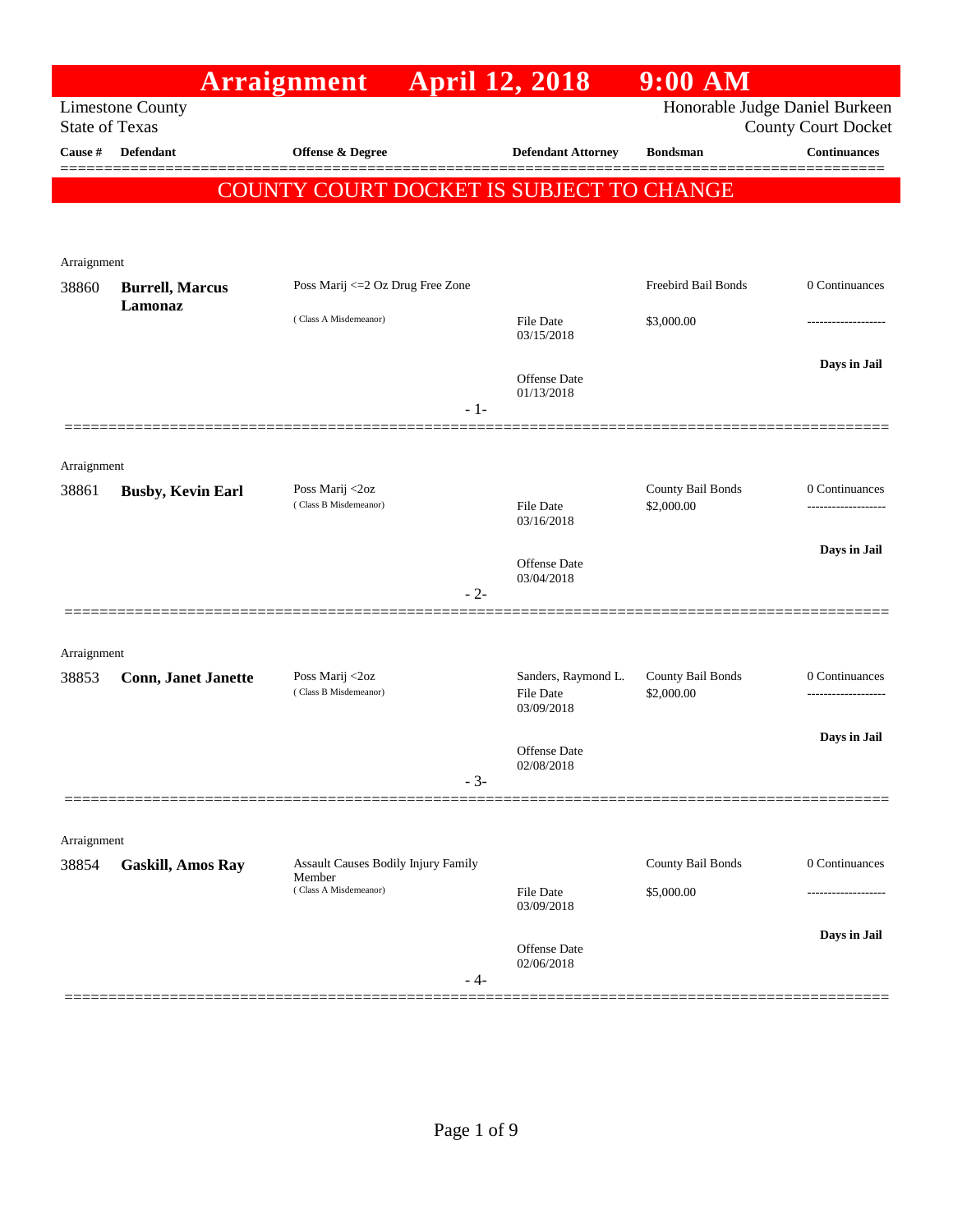|                                  |                                  | <b>Arraignment</b>                                | <b>April 12, 2018</b>             | $9:00$ AM       |                                                   |
|----------------------------------|----------------------------------|---------------------------------------------------|-----------------------------------|-----------------|---------------------------------------------------|
|                                  | <b>Limestone County</b>          |                                                   |                                   |                 | Honorable Judge Daniel Burkeen                    |
| <b>State of Texas</b><br>Cause # | <b>Defendant</b>                 | <b>Offense &amp; Degree</b>                       | <b>Defendant Attorney</b>         | <b>Bondsman</b> | <b>County Court Docket</b><br><b>Continuances</b> |
|                                  |                                  |                                                   |                                   |                 |                                                   |
|                                  |                                  | COUNTY COURT DOCKET IS SUBJECT TO CHANGE          |                                   |                 |                                                   |
|                                  |                                  |                                                   |                                   |                 |                                                   |
| Arraignment                      |                                  |                                                   |                                   |                 |                                                   |
| 38835                            | <b>Guest, Andrew Chase</b>       | Harrassment                                       |                                   | Personal Bond   | 0 Continuances                                    |
|                                  |                                  | (Class B Misdemeanor)                             | <b>File Date</b><br>02/21/2018    | \$1,500.00      |                                                   |
|                                  |                                  |                                                   |                                   |                 | Days in Jail                                      |
|                                  |                                  |                                                   | Offense Date<br>02/01/2018        |                 |                                                   |
|                                  |                                  | $-5-$                                             |                                   |                 |                                                   |
|                                  |                                  |                                                   |                                   |                 |                                                   |
| <b>Review Hearing</b>            |                                  |                                                   |                                   |                 |                                                   |
| 36210                            | Guevara-Ubaldo,<br><b>Javier</b> | Driving W/Lic Inv W/Prev<br>Conv/Susp/W/O Fin Res | Cole, Casey J                     | Personal Bond   | 0 Continuances                                    |
|                                  |                                  | (Class B Misdemeanor)                             | <b>File Date</b><br>12/17/2012    | \$1,000.00      |                                                   |
|                                  |                                  |                                                   |                                   |                 | Days in Jail                                      |
|                                  |                                  |                                                   | <b>Offense Date</b><br>11/09/2012 |                 |                                                   |
|                                  |                                  | $-6-$                                             |                                   |                 |                                                   |
|                                  |                                  |                                                   |                                   |                 |                                                   |
| Arraignment                      |                                  |                                                   |                                   |                 |                                                   |
| 36321                            | Guevara-Ubaldo,<br><b>Javier</b> | Bail Jumping And Fail To Appear                   | Cole, Casey J                     | Cole, Casey J   | 0 Continuances                                    |
|                                  |                                  | (Class A Misdemeanor)                             | <b>File Date</b><br>03/06/2013    | \$4,000.00      |                                                   |
|                                  |                                  |                                                   |                                   |                 | Days in Jail                                      |
|                                  |                                  |                                                   | Offense Date<br>02/07/2013        |                 |                                                   |
|                                  |                                  | $-7-$                                             |                                   |                 |                                                   |
|                                  |                                  |                                                   |                                   |                 |                                                   |
| Arraignment                      |                                  |                                                   |                                   |                 |                                                   |
| 36747                            | Guevara-Ubaldo,<br><b>Javier</b> | Bail Jumping And Fail To Appear                   | Cole, Casey J                     | Cole, Casey J   | 0 Continuances                                    |
|                                  |                                  | (Class A Misdemeanor)                             | <b>File Date</b><br>12/13/2013    | \$3,000.00      |                                                   |
|                                  |                                  |                                                   |                                   |                 |                                                   |
|                                  |                                  |                                                   | <b>Offense Date</b><br>11/20/2013 |                 | Days in Jail                                      |
|                                  |                                  | $-8-$                                             |                                   |                 |                                                   |
|                                  |                                  |                                                   |                                   |                 |                                                   |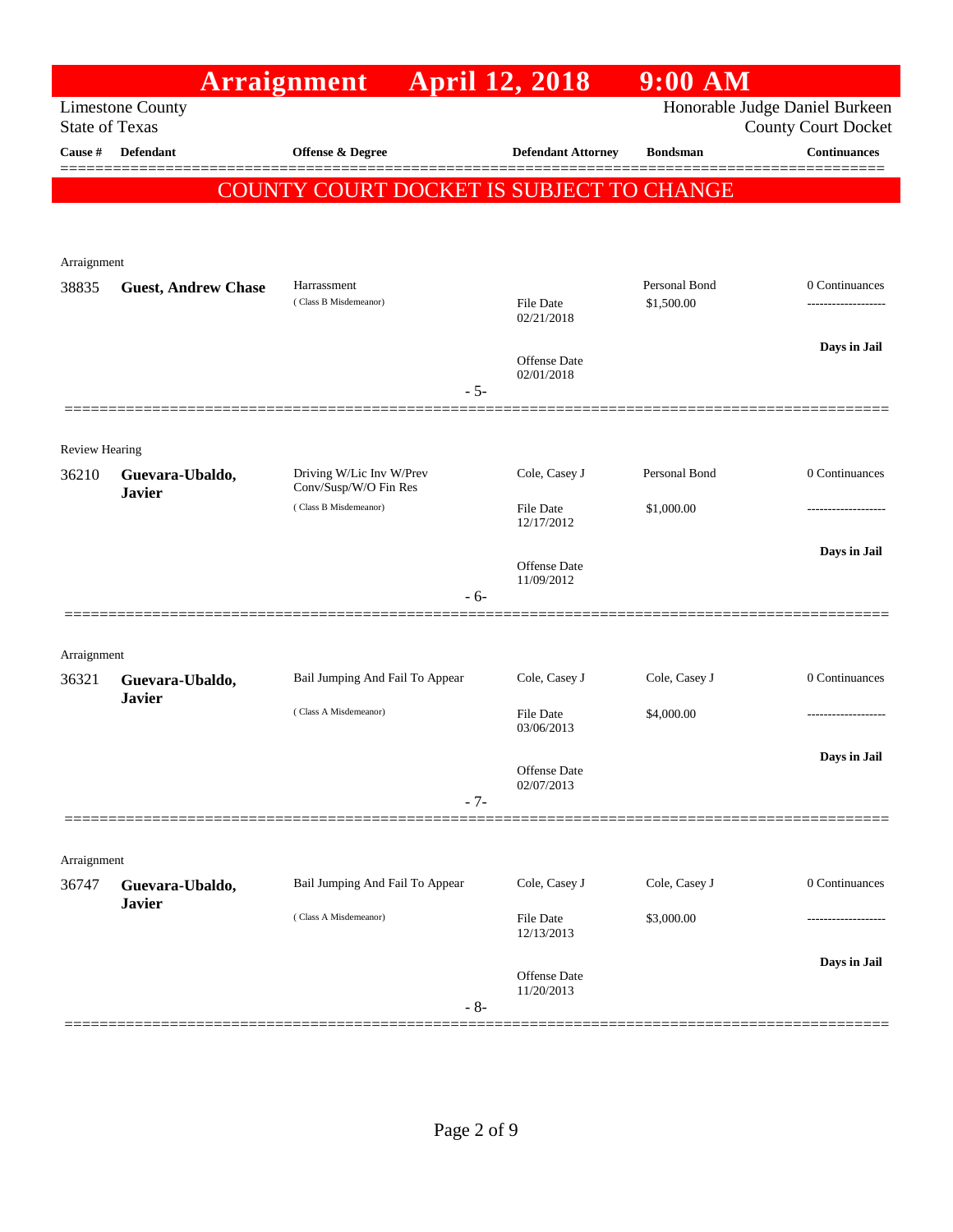|                       |                              | Arraignment                                       | <b>April 12, 2018</b>          | $9:00$ AM                      |                                                   |
|-----------------------|------------------------------|---------------------------------------------------|--------------------------------|--------------------------------|---------------------------------------------------|
| <b>State of Texas</b> | <b>Limestone County</b>      |                                                   |                                | Honorable Judge Daniel Burkeen |                                                   |
| Cause #               | <b>Defendant</b>             | <b>Offense &amp; Degree</b>                       | <b>Defendant Attorney</b>      | <b>Bondsman</b>                | <b>County Court Docket</b><br><b>Continuances</b> |
|                       |                              |                                                   |                                |                                |                                                   |
|                       |                              | COUNTY COURT DOCKET IS SUBJECT TO CHANGE          |                                |                                |                                                   |
|                       |                              |                                                   |                                |                                |                                                   |
| Arraignment           |                              |                                                   |                                |                                |                                                   |
| 38834                 | Herzog, Morgan               | Assault Cause Bodily Inj.                         | Latray, Michelle J.            | Personal Bond                  | 0 Continuances                                    |
|                       |                              | (Class A Misdemeanor)                             | <b>File Date</b><br>02/21/2018 | \$3,000.00                     | -------------------                               |
|                       |                              |                                                   |                                |                                | Days in Jail                                      |
|                       |                              |                                                   | Offense Date<br>01/18/2018     |                                |                                                   |
|                       |                              | $-9-$                                             |                                |                                |                                                   |
|                       |                              |                                                   |                                |                                |                                                   |
| Arraignment           |                              |                                                   |                                | Personal Bond                  |                                                   |
| 38843                 | Hill, Deanna Walker          | Poss Marij <2oz<br>(Class B Misdemeanor)          | <b>File Date</b>               | \$2,000.00                     | 0 Continuances                                    |
|                       |                              |                                                   | 03/06/2018                     |                                |                                                   |
|                       |                              |                                                   | Offense Date                   |                                | Days in Jail                                      |
|                       |                              | $-10-$                                            | 12/21/2017                     |                                |                                                   |
|                       |                              |                                                   |                                |                                |                                                   |
| Arraignment           |                              |                                                   |                                |                                |                                                   |
| 38855                 | <b>Ivester, William Dale</b> | Assault Causes Bodily Injury Family<br>Member     |                                | County Bail Bonds              | 0 Continuances                                    |
|                       |                              | (Class A Misdemeanor)                             | <b>File Date</b><br>03/09/2018 | \$3,000.00                     | -------------------                               |
|                       |                              |                                                   |                                |                                | Days in Jail                                      |
|                       |                              |                                                   | Offense Date<br>01/20/2018     |                                |                                                   |
|                       |                              | $-11-$                                            |                                |                                |                                                   |
|                       |                              |                                                   |                                |                                |                                                   |
| Arraignment           |                              |                                                   |                                |                                |                                                   |
| 38866                 | Jacobs, Kenneth              | Driving W/Lic Inv W/Prev<br>Conv/Susp/W/O Fin Res |                                | County Bail Bonds              | 0 Continuances                                    |
|                       | <b>Brandon</b>               | (Class B Misdemeanor)                             | <b>File Date</b>               | \$2,000.00                     | -------------------                               |
|                       |                              |                                                   | 03/21/2018                     |                                |                                                   |
|                       |                              |                                                   | <b>Offense Date</b>            |                                | Days in Jail                                      |
|                       |                              | $-12-$                                            | 01/25/2018                     |                                |                                                   |
|                       |                              |                                                   |                                |                                |                                                   |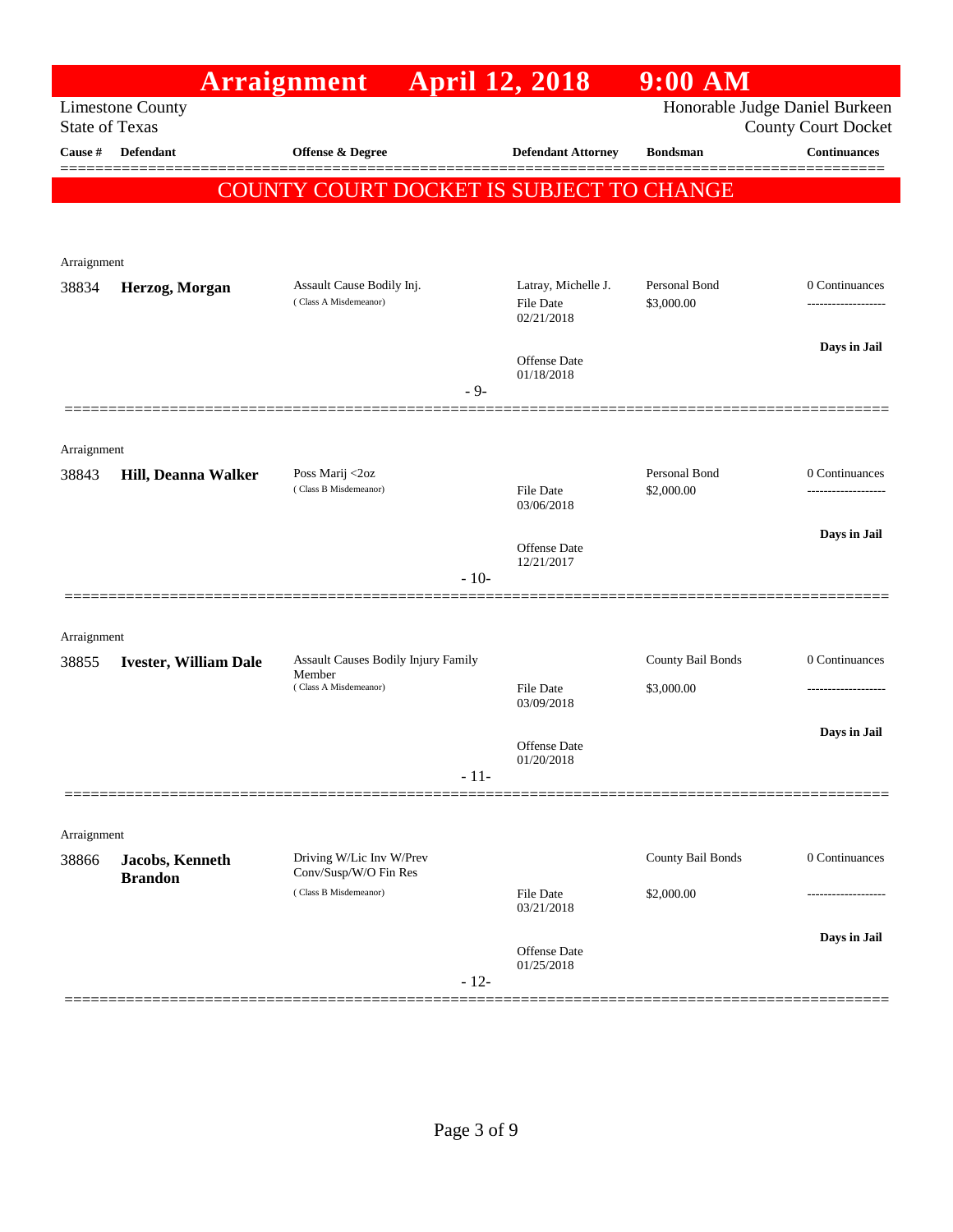|                       |                         | Arraignment                                       | <b>April 12, 2018</b>                       | $9:00$ AM                   |                                                              |
|-----------------------|-------------------------|---------------------------------------------------|---------------------------------------------|-----------------------------|--------------------------------------------------------------|
| <b>State of Texas</b> | <b>Limestone County</b> |                                                   |                                             |                             | Honorable Judge Daniel Burkeen<br><b>County Court Docket</b> |
| Cause #               | Defendant               | <b>Offense &amp; Degree</b>                       | <b>Defendant Attorney</b>                   | <b>Bondsman</b>             | <b>Continuances</b>                                          |
|                       |                         | COUNTY COURT DOCKET IS SUBJECT TO CHANGE          |                                             |                             |                                                              |
|                       |                         |                                                   |                                             |                             |                                                              |
| <b>Status Hearing</b> |                         |                                                   |                                             |                             |                                                              |
| 38599                 | Klosterman, David       | Unl Carrying Weapon<br>(Class A Misdemeanor)      | File Date                                   | Reed, Benjie<br>\$2,500.00  | 6 Continuances<br>------------------                         |
|                       |                         |                                                   | 08/18/2017                                  |                             |                                                              |
|                       |                         |                                                   | <b>Offense Date</b>                         |                             | Days in Jail                                                 |
|                       |                         |                                                   | 08/02/2017<br>$-13-$                        |                             |                                                              |
|                       |                         |                                                   |                                             |                             |                                                              |
| Arraignment<br>38830  | Klosterman, David       | Duty On Striking Unattended Vehicle               |                                             | Personal Bond               | 0 Continuances                                               |
|                       |                         | (Class B Misdemeanor)                             | File Date<br>02/19/2018                     | \$1,000.00                  | ------------------                                           |
|                       |                         |                                                   |                                             |                             | Days in Jail                                                 |
|                       |                         |                                                   | <b>Offense Date</b><br>10/01/2017<br>$-14-$ |                             |                                                              |
|                       |                         |                                                   |                                             |                             |                                                              |
| Arraignment           |                         |                                                   |                                             |                             |                                                              |
| 38847                 | Lee, Robert Edward      | Driving W/Lic Inv W/Prev<br>Conv/Susp/W/O Fin Res |                                             | Personal Bond               | 0 Continuances                                               |
|                       |                         | (Class B Misdemeanor)                             | <b>File Date</b><br>03/06/2018              | \$2,000.00                  | -------------------                                          |
|                       |                         |                                                   | Offense Date                                |                             | Days in Jail                                                 |
|                       |                         |                                                   | 12/29/2017<br>$-15-$                        |                             |                                                              |
|                       |                         |                                                   |                                             |                             |                                                              |
| Arraignment           |                         |                                                   |                                             |                             |                                                              |
| 38848                 | Lee, Robert Edward      | Poss Marij <2oz<br>(Class B Misdemeanor)          | File Date                                   | Personal Bond<br>\$2,000.00 | 0 Continuances<br>-------------                              |
|                       |                         |                                                   | 03/06/2018                                  |                             |                                                              |
|                       |                         |                                                   | Offense Date<br>12/29/2017                  |                             | Days in Jail                                                 |
|                       |                         |                                                   | $-16-$                                      |                             |                                                              |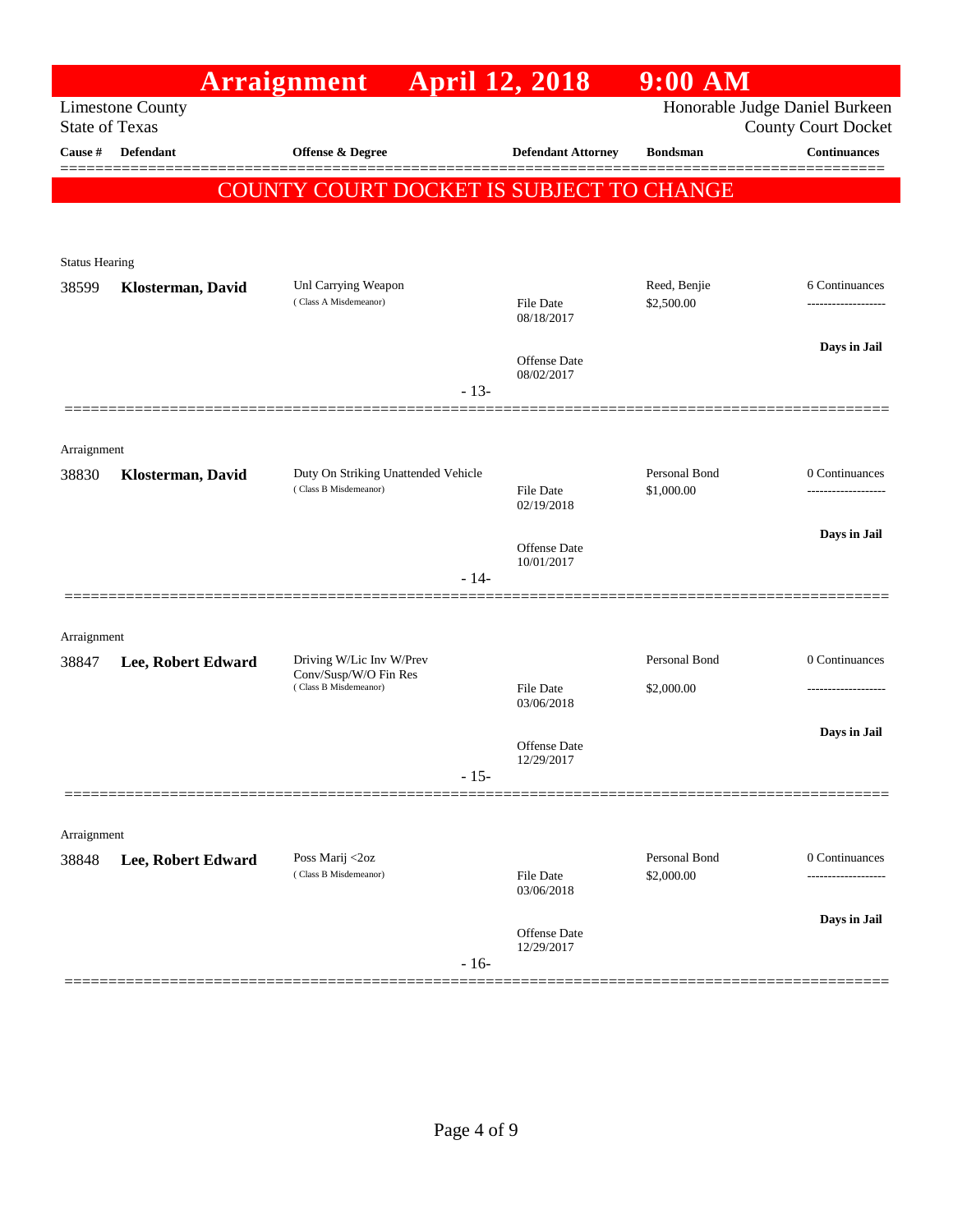|                       |                              | Arraignment                              | <b>April 12, 2018</b> |                                          | $9:00$ AM                   |                                                              |
|-----------------------|------------------------------|------------------------------------------|-----------------------|------------------------------------------|-----------------------------|--------------------------------------------------------------|
| <b>State of Texas</b> | <b>Limestone County</b>      |                                          |                       |                                          |                             | Honorable Judge Daniel Burkeen<br><b>County Court Docket</b> |
| Cause #               | Defendant                    | Offense & Degree                         |                       | <b>Defendant Attorney</b>                | <b>Bondsman</b>             | <b>Continuances</b>                                          |
|                       |                              |                                          |                       |                                          |                             | =======                                                      |
|                       |                              |                                          |                       | COUNTY COURT DOCKET IS SUBJECT TO CHANGE |                             |                                                              |
|                       |                              |                                          |                       |                                          |                             |                                                              |
| Arraignment           |                              |                                          |                       |                                          |                             |                                                              |
| 38832                 | Lichty, Steven Ray, II       | Poss Marij <2oz<br>(Class B Misdemeanor) |                       | <b>File Date</b>                         | Personal Bond<br>\$2,000.00 | 0 Continuances                                               |
|                       |                              |                                          |                       | 02/19/2018                               |                             |                                                              |
|                       |                              |                                          |                       | Offense Date                             |                             | Days in Jail                                                 |
|                       |                              |                                          | $-17-$                | 01/27/2018                               |                             |                                                              |
|                       |                              |                                          |                       |                                          |                             |                                                              |
| Arraignment           |                              |                                          |                       |                                          |                             |                                                              |
| 38831                 | Lowrie, Catrell              | Poss Marij <2oz                          |                       |                                          | County Bail Bonds           | 0 Continuances                                               |
|                       | <b>Malaun</b>                | (Class B Misdemeanor)                    |                       | <b>File Date</b>                         | \$2,000.00                  | ----------------                                             |
|                       |                              |                                          |                       | 02/19/2018                               |                             |                                                              |
|                       |                              |                                          |                       | <b>Offense Date</b>                      |                             | Days in Jail                                                 |
|                       |                              |                                          | $-18-$                | 01/03/2018                               |                             |                                                              |
|                       |                              |                                          |                       |                                          |                             |                                                              |
| Arraignment           |                              |                                          |                       |                                          |                             |                                                              |
| 38845                 | <b>Medlock, Jaylon Oneal</b> | Poss Marij <2oz                          |                       |                                          | County Bail Bonds           | 0 Continuances                                               |
|                       |                              | (Class B Misdemeanor)                    |                       | <b>File Date</b><br>03/06/2018           | \$2,000.00                  |                                                              |
|                       |                              |                                          |                       |                                          |                             | Days in Jail                                                 |
|                       |                              |                                          |                       | <b>Offense Date</b><br>01/25/2018        |                             |                                                              |
|                       |                              |                                          | $-19-$                |                                          |                             |                                                              |
|                       |                              |                                          |                       |                                          |                             |                                                              |
| Arraignment<br>38864  | Nino Galvan, Candido         | Driving While Intoxicated Bac >=0.15     |                       | Moore, David E.                          | County Bail Bonds           | 0 Continuances                                               |
|                       | Wilibaldo                    |                                          |                       |                                          |                             |                                                              |
|                       |                              | (Class A Misdemeanor)                    |                       | <b>File Date</b><br>03/20/2018           | \$2,000.00                  |                                                              |
|                       |                              |                                          |                       |                                          |                             | Days in Jail                                                 |
|                       |                              |                                          |                       | Offense Date<br>12/29/2017               |                             |                                                              |
|                       |                              |                                          | $-20-$                |                                          |                             |                                                              |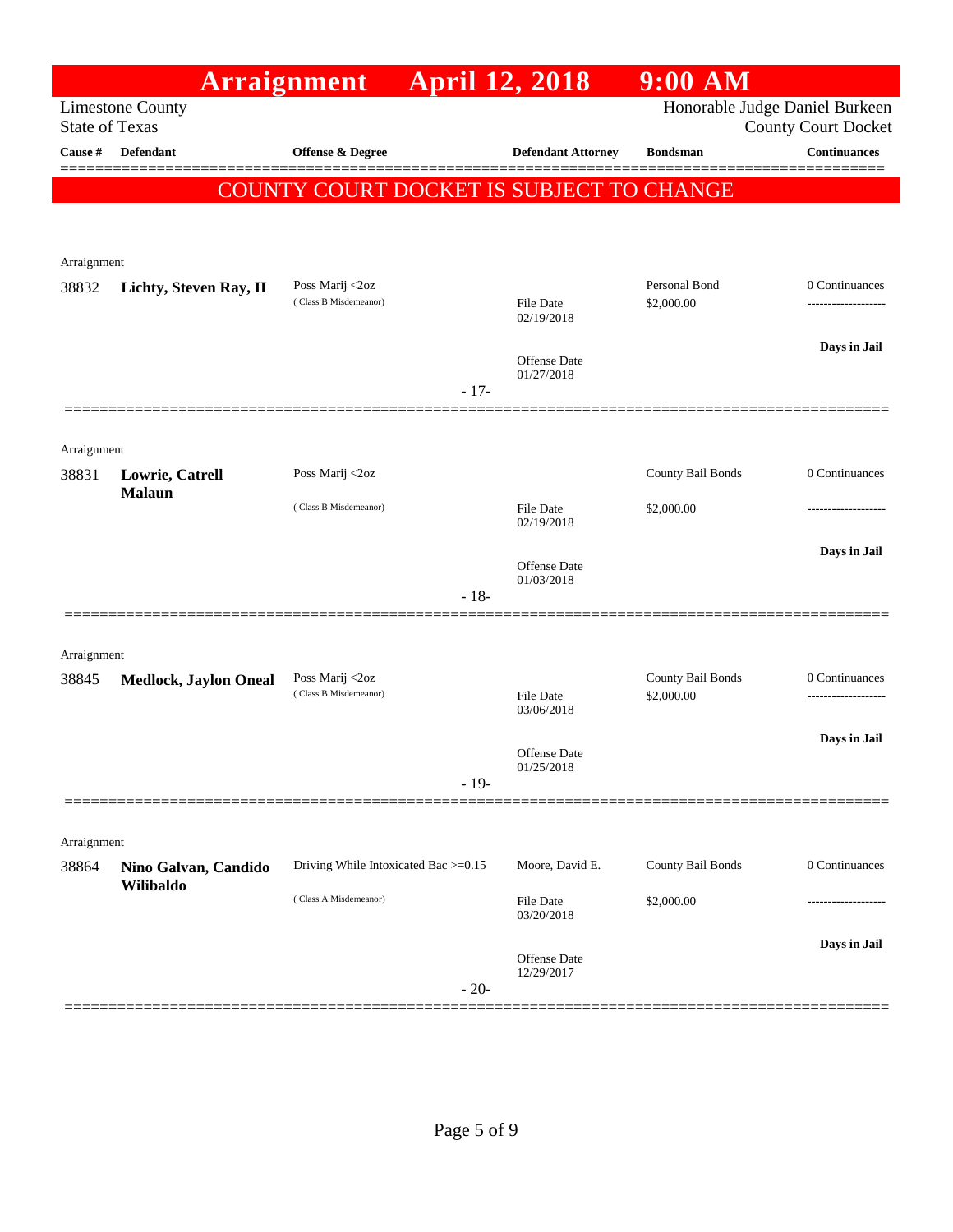|                       |                                          | <b>Arraignment</b>                              | <b>April 12, 2018</b>                          | $9:00$ AM                  |                                                              |
|-----------------------|------------------------------------------|-------------------------------------------------|------------------------------------------------|----------------------------|--------------------------------------------------------------|
| <b>State of Texas</b> | <b>Limestone County</b>                  |                                                 |                                                |                            | Honorable Judge Daniel Burkeen<br><b>County Court Docket</b> |
| Cause #               | Defendant                                | <b>Offense &amp; Degree</b>                     | <b>Defendant Attorney</b>                      | <b>Bondsman</b>            | <b>Continuances</b>                                          |
|                       |                                          | COUNTY COURT DOCKET IS SUBJECT TO CHANGE        |                                                |                            |                                                              |
|                       |                                          |                                                 |                                                |                            |                                                              |
| Arraignment           |                                          |                                                 |                                                |                            |                                                              |
| 38851                 | <b>Owens, Jimmy Dale</b>                 | Unl Carrying Weapon<br>(Class A Misdemeanor)    | Reed, Justin<br><b>File Date</b><br>03/09/2018 | Reed, Justin<br>\$3,000.00 | 0 Continuances                                               |
|                       |                                          |                                                 |                                                |                            | Days in Jail                                                 |
|                       |                                          | $-22-$                                          | <b>Offense Date</b><br>09/18/2017              |                            |                                                              |
|                       |                                          |                                                 |                                                |                            |                                                              |
| Arraignment           |                                          |                                                 |                                                |                            |                                                              |
| 38852                 | <b>Owens, Jimmy Dale</b>                 | Poss Marij <2oz<br>(Class B Misdemeanor)        | Reed, Justin<br>File Date                      | Reed, Justin<br>\$2,000.00 | 0 Continuances<br>------------------                         |
|                       |                                          |                                                 | 03/09/2018                                     |                            |                                                              |
|                       |                                          |                                                 | <b>Offense Date</b>                            |                            | Days in Jail                                                 |
|                       |                                          | $-23-$                                          | 09/18/2017                                     |                            |                                                              |
|                       |                                          |                                                 |                                                |                            |                                                              |
| Plea Hearing          |                                          |                                                 |                                                |                            |                                                              |
| 36970                 | <b>Pilkington, Marcus</b><br><b>Ryan</b> | Assault Causes Bodily Injury Family<br>Violence | Reed, Justin                                   | Reed, Justin               | 0 Continuances                                               |
|                       |                                          | (Class A Misdemeanor)                           | <b>File Date</b><br>06/06/2014                 | \$3,000.00                 |                                                              |
|                       |                                          |                                                 | <b>Offense Date</b>                            |                            | Days in Jail                                                 |
|                       |                                          | $-24-$                                          | 05/14/2014                                     |                            |                                                              |
|                       |                                          |                                                 |                                                |                            |                                                              |
| Arraignment           |                                          |                                                 |                                                |                            |                                                              |
| 38846                 | Ramirez, Ricky                           | Driving W/Lic Inv W/Prev                        |                                                | County Bail Bonds          | 0 Continuances                                               |
|                       |                                          | Conv/Susp/W/O Fin Res<br>(Class B Misdemeanor)  | <b>File Date</b><br>03/06/2018                 | \$2,000.00                 |                                                              |
|                       |                                          |                                                 | Offense Date                                   |                            | Days in Jail                                                 |
|                       |                                          | $-25-$                                          | 12/31/2017                                     |                            |                                                              |
|                       |                                          |                                                 |                                                |                            |                                                              |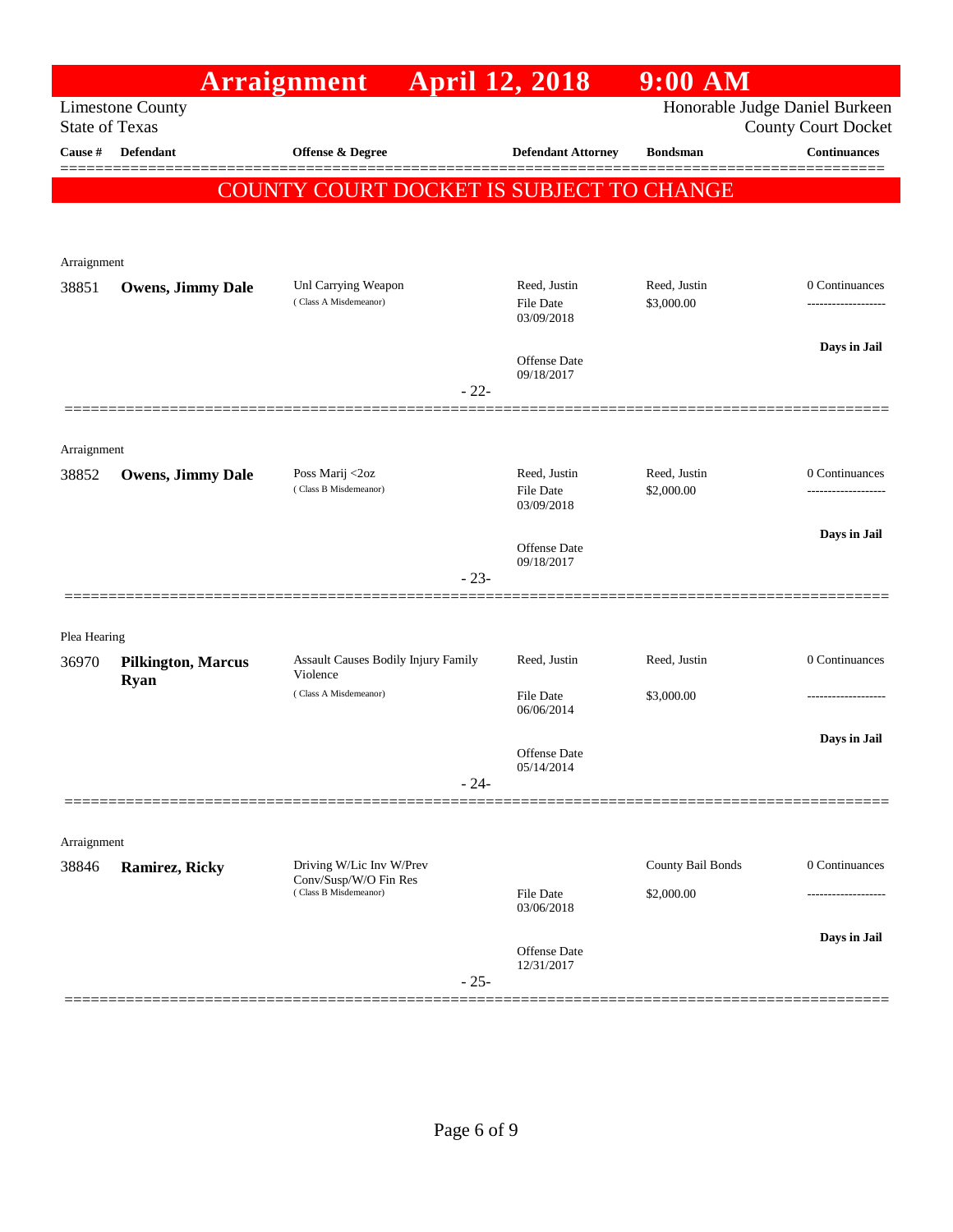|                       |                                | <b>Arraignment</b> April 12, 2018                   |                                   | $9:00$ AM                       |                                                              |
|-----------------------|--------------------------------|-----------------------------------------------------|-----------------------------------|---------------------------------|--------------------------------------------------------------|
| <b>State of Texas</b> | <b>Limestone County</b>        |                                                     |                                   |                                 | Honorable Judge Daniel Burkeen<br><b>County Court Docket</b> |
| Cause #               | <b>Defendant</b>               | Offense & Degree                                    | <b>Defendant Attorney</b>         | <b>Bondsman</b>                 | <b>Continuances</b>                                          |
|                       |                                | <b>COUNTY COURT DOCKET IS SUBJECT TO CHANGE</b>     |                                   |                                 |                                                              |
| Arraignment           |                                |                                                     |                                   |                                 |                                                              |
| 38856                 | Reyes, Rosario Renea           | Driving While Intoxicated<br>(Class B Misdemeanor)  | File Date<br>03/12/2018           | County Bail Bonds<br>\$2,000.00 | 0 Continuances                                               |
|                       |                                | $-26-$                                              | <b>Offense Date</b><br>02/18/2018 |                                 | Days in Jail                                                 |
|                       |                                |                                                     |                                   |                                 |                                                              |
| Arraignment           |                                | False Report To Abuse Elderly/disable               |                                   | County Bail Bonds               | 0 Continuances                                               |
| 38865                 | Richardson, Jordan<br>Kentrail |                                                     |                                   |                                 |                                                              |
|                       |                                | (Class A Misdemeanor)                               | <b>File Date</b><br>03/20/2018    | \$2,000.00                      |                                                              |
|                       |                                |                                                     | <b>Offense Date</b><br>09/02/2017 |                                 | Days in Jail                                                 |
|                       |                                | $-27-$                                              |                                   |                                 |                                                              |
| Arraignment           |                                |                                                     |                                   |                                 |                                                              |
| 38863                 | <b>Smith, Sharon Lynn</b>      | Sale To Minors - Alcohol<br>(Class A Misdemeanor)   | File Date<br>03/19/2018           | Personal Bond<br>\$2,000.00     | 0 Continuances                                               |
|                       |                                | $-28-$                                              | <b>Offense Date</b><br>02/14/2018 |                                 | Days in Jail                                                 |
|                       |                                |                                                     |                                   |                                 |                                                              |
| Arraignment           |                                |                                                     |                                   |                                 |                                                              |
| 38837                 | Smith, Tawakani                | Fail To Identify Fugitive Intent Give<br>False Info | Reed, Benjie                      | Reed, Benjie                    | 0 Continuances                                               |
|                       |                                | (Class A Misdemeanor)                               | File Date<br>02/23/2018           | \$3,000.00                      |                                                              |
|                       |                                | $-29-$                                              | Offense Date<br>02/14/2018        |                                 | Days in Jail                                                 |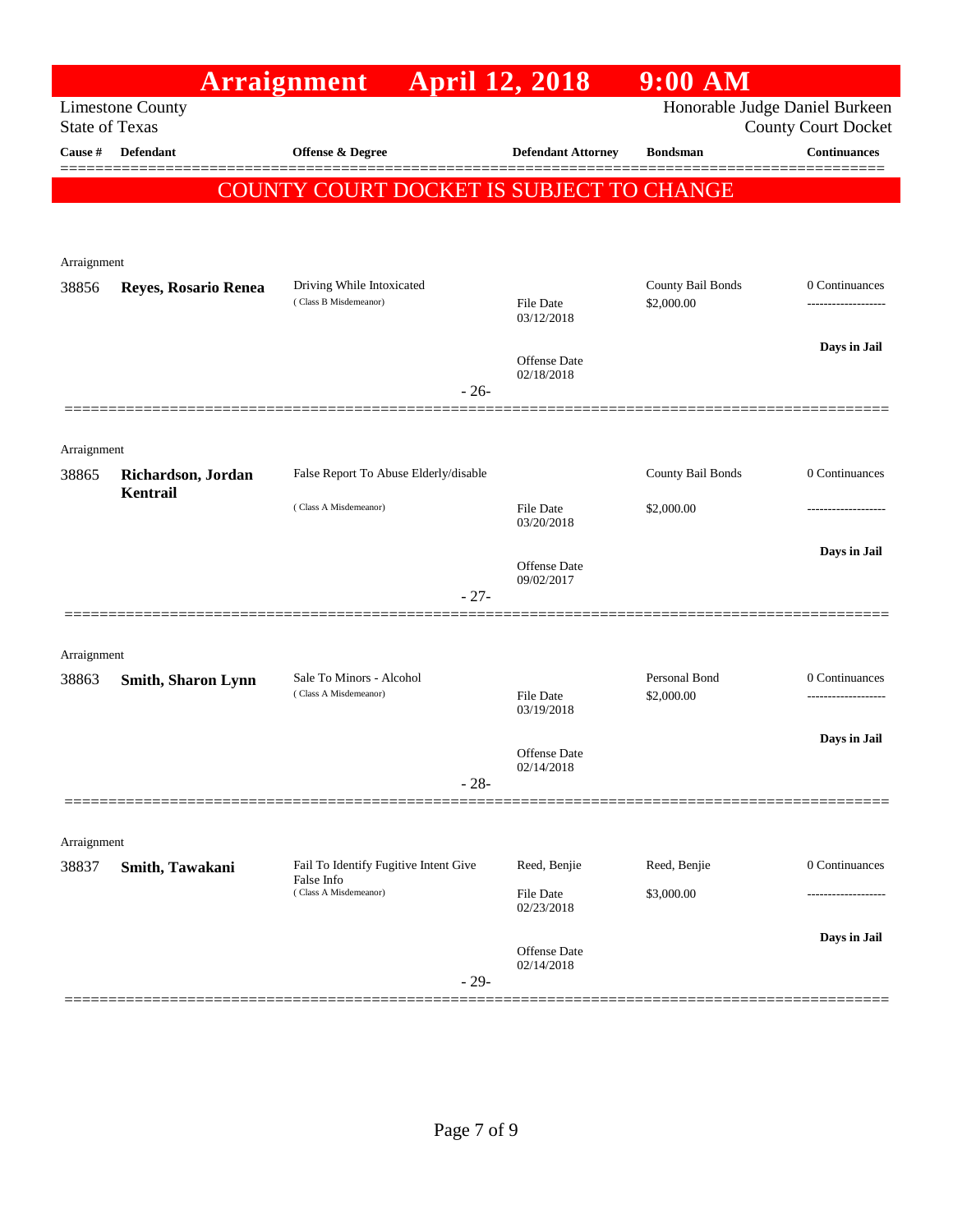|                       |                              | Arraignment                                       |        | <b>April 12, 2018</b>          | $9:00$ AM         |                                                   |
|-----------------------|------------------------------|---------------------------------------------------|--------|--------------------------------|-------------------|---------------------------------------------------|
| <b>State of Texas</b> | <b>Limestone County</b>      |                                                   |        |                                |                   | Honorable Judge Daniel Burkeen                    |
| Cause #               | <b>Defendant</b>             | <b>Offense &amp; Degree</b>                       |        | <b>Defendant Attorney</b>      | <b>Bondsman</b>   | <b>County Court Docket</b><br><b>Continuances</b> |
|                       |                              |                                                   |        |                                |                   |                                                   |
|                       |                              | COUNTY COURT DOCKET IS SUBJECT TO CHANGE          |        |                                |                   |                                                   |
|                       |                              |                                                   |        |                                |                   |                                                   |
| Arraignment           |                              |                                                   |        |                                |                   |                                                   |
| 38836                 | <b>Story, Wesley Walker</b>  | Poss Marij <2oz<br>(Class B Misdemeanor)          |        |                                | County Bail Bonds | 0 Continuances                                    |
|                       |                              |                                                   |        | <b>File Date</b><br>02/22/2018 | \$2,000.00        | ------------------                                |
|                       |                              |                                                   |        | Offense Date                   |                   | Days in Jail                                      |
|                       |                              |                                                   |        | 11/14/2017                     |                   |                                                   |
|                       |                              |                                                   | $-30-$ |                                |                   |                                                   |
| Arraignment           |                              |                                                   |        |                                |                   |                                                   |
| 38726                 | <b>Torres</b> , Daniel       | Driving W/Lic Inv W/Prev                          |        |                                | County Bail Bonds | 0 Continuances                                    |
|                       |                              | Conv/Susp/W/O Fin Res<br>(Class B Misdemeanor)    |        | <b>File Date</b>               | \$2,000.00        |                                                   |
|                       |                              |                                                   |        | 11/07/2017                     |                   |                                                   |
|                       |                              |                                                   |        | Offense Date                   |                   | Days in Jail                                      |
|                       |                              |                                                   | $-31-$ | 10/12/2017                     |                   |                                                   |
|                       |                              |                                                   |        |                                |                   |                                                   |
| Arraignment           |                              |                                                   |        |                                |                   |                                                   |
| 38862                 | <b>Turner, Michael Jason</b> | Driving W/Lic Inv W/Prev<br>Conv/Susp/W/O Fin Res |        |                                | County Bail Bonds | 0 Continuances                                    |
|                       |                              | (Class B Misdemeanor)                             |        | <b>File Date</b><br>03/16/2018 | \$1,500.00        | .                                                 |
|                       |                              |                                                   |        |                                |                   | Days in Jail                                      |
|                       |                              |                                                   |        | Offense Date<br>02/10/2018     |                   |                                                   |
|                       |                              |                                                   | $-32-$ |                                |                   |                                                   |
|                       |                              |                                                   |        |                                |                   |                                                   |
| Arraignment           |                              |                                                   |        |                                |                   |                                                   |
| 38828                 | <b>Walpole, Jory Wayne</b>   | Driving W/Lic Inv W/Prev<br>Conv/Susp/W/O Fin Res |        |                                | County Bail Bonds | 0 Continuances                                    |
|                       |                              | (Class B Misdemeanor)                             |        | <b>File Date</b><br>02/19/2018 | \$1,000.00        |                                                   |
|                       |                              |                                                   |        |                                |                   | Days in Jail                                      |
|                       |                              |                                                   |        | Offense Date<br>12/12/2017     |                   |                                                   |
|                       |                              |                                                   | $-33-$ |                                |                   |                                                   |